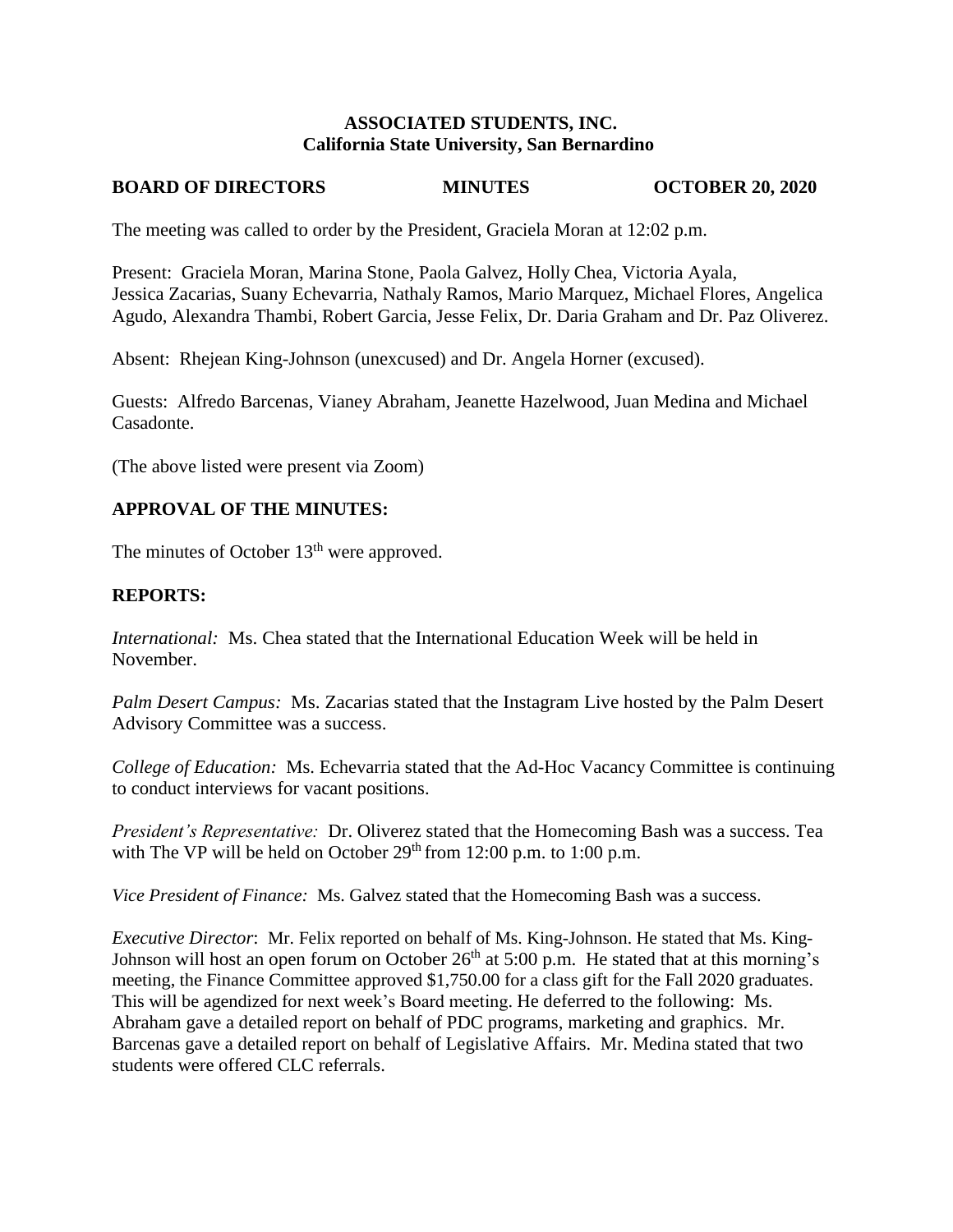#### *Minutes*

*President:* Ms. Moran stated that the Homecoming Bash was a success.

## **ADOPTION OF AGENDA:**

The agenda was adopted.

#### **GUEST SPEAKER:**

Michael Casadonte, Director of Digital Transformation presented a campus mapping system so that students could have walking directions to a specific class or location. The system allows the necessary departments and services such as parking, police and disability services to contribute to an updated map in order to give students updates to avoid certain situations e.g. traffic.

#### **NEW BUSINESS:**

## **BD 131-20 M/S Ayala/Zacarias: Discussion on navigating faculty interaction and the guidance of students virtually.**

Ms. Ayala stated that the purpose of this item is to discuss how faculty could balance their office hours and engage students.

Discussion ensued.

Ms. Chea recommended that faculty give participation points to students who attend their office hours.

Ms. Stone recommended that they incorporate themes into their office hours and conduct activities such as game night.

Mr. Marquez recommended that faculty implement required office hours into their syllabus.

Ms. Moran passed the gavel to Ms. Stone.

Ms. Moran recommended that the Board remind faculty that during the current pandemic students are overwhelmed with classes and work, therefore, may not have time to attend office hours.

Ms. Stone returned the gavel to Ms. Moran.

Ms. Ayala stated that she would be taking the feedback she received from the Board to the Educational Policy and Resources Committee.

Discussion closed.

### **ANNOUCEMENTS:**

Ms. Thambi stated that she will host an open forum on October 23<sup>rd</sup> at 3:00 p.m.